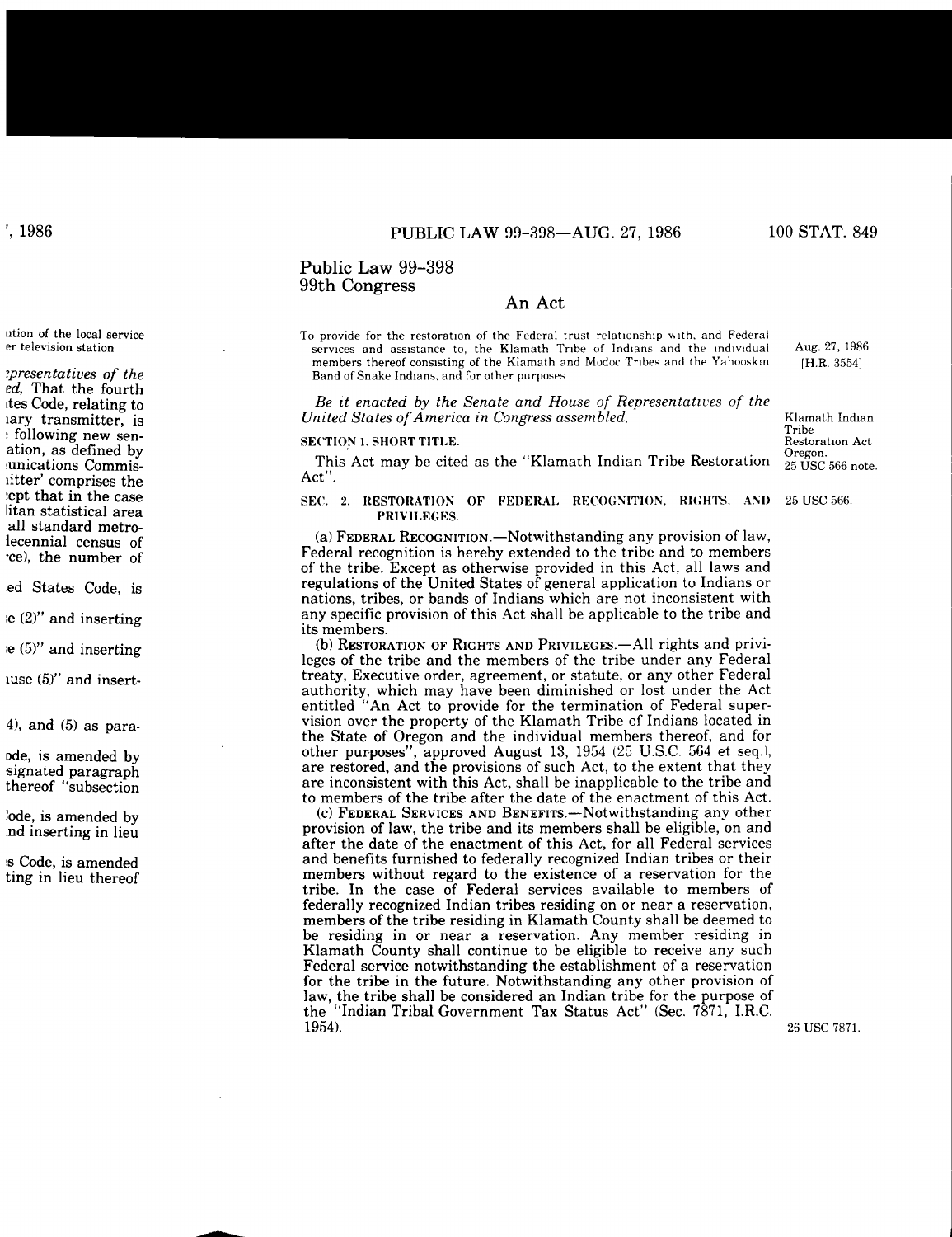(d) CERTAIN RIGHTS NOT ALTERED.-Nothing in this Act shall alter any property right or obligation, any contractual right or obligation,

or any obligation for taxes already levied.<br>(e) This Act does not apply to the members of the Modoc Indian **Oklahoma.** (e) This Act does not apply to the members of the Modoc Indian 25 USC 861a. Tribe of Oklahoma as recognized under section 2(a) of the Act of May 15, 1978 (92 Stat. 246) and the Klamath Tribe of Indians does not (except for the purposes set out in section  $2(a)(1)$  of that Act) include the members of the Modoc Indian Tribe of Oklahoma. 25 USC 566a. SEC. 3. TRIBE CONSTITUTION AND BYLAWS. The tribe's Constitution and Bylaws shall remain in full force and effect and nothing in this Act shall affect the power of the General Council to take any action under the Constitution and Bylaws. 25 USC 566b. **SEC. 4. CONSERVATION AND DEVELOPMENT OF LANDS.** (a) IN GENERAL.-Notwithstanding the tribe's previous rejection of the Act of June 18, 1934 (25 U.S.C. 461 et seq.), upon written request of the General Council, the Secretary of the Interior shall 25 USC 478. conduct a special election pursuant to section 18 of such Act to determine if such Act should be applicable to the tribe. (b) ADOPTION OF CONSTITUTION.-Upon written request of the General Council, the Secretary shall conduct an election pursuant to section 16 of the Act approved on June 18, 1934 (43 Stat. 987; 25 U.S.C. 476), for the purpose of adopting a new constitution for the tribe. 25 USC 566c. **SEC.** 5. HUNTING, FISHING, TRAPPING, AND WATER RIGHTS. Nothing in this Act shall affect in any manner any hunting, fishing, trapping, gathering, or water right of the tribe and its members. Taxes. SEC. 6. TRANSFER OF LAND TO BE HELD IN TRUST.<br>25 USC 566d. The Secretary shall accept real property for the benefit of the tribe if conveyed or otherwise transferred to the Secretary. Such property shall be subject to all valid existing rights including liens. outstanding taxes (local and State), and mortgages. Subject to the conditions imposed by this section, the land transferred shall be taken in the name of the United States in trust for the tribe and shall be part of their reservation. The transfer of real property authorized by this section shall be exempt from all local, State, and Federal taxation as of the date of transfer. 25 USC 566e. **SEC. 7. CRIMINAL AND CIVIL JURISDICTION.** The State shall exercise criminal and civil jurisdiction within the boundaries of the reservation, in accordance with section 1162 of title 18, United States Code, and section 1360 of title 28, United States Code, respectively. 25 USC 566f. SEC. 8. ECONOMIC DEVELOPMENT. (a) PLAN FOR ECONOMIC SELF-SUFFICIENCY.-The Secretary shall-(1)(A) enter into negotiations with the Executive Committee of the General Council with respect to establishing a plan for economic development for the tribe; and (B) in accordance with this section and not later than two years after the date of the enactment of this Act, develop such a plan. State and local **(2)** Upon the approval of such plan by the General Council<br>governments **(and after consultation with the State and local efficial council** (and after consultation with the State and local officials pursu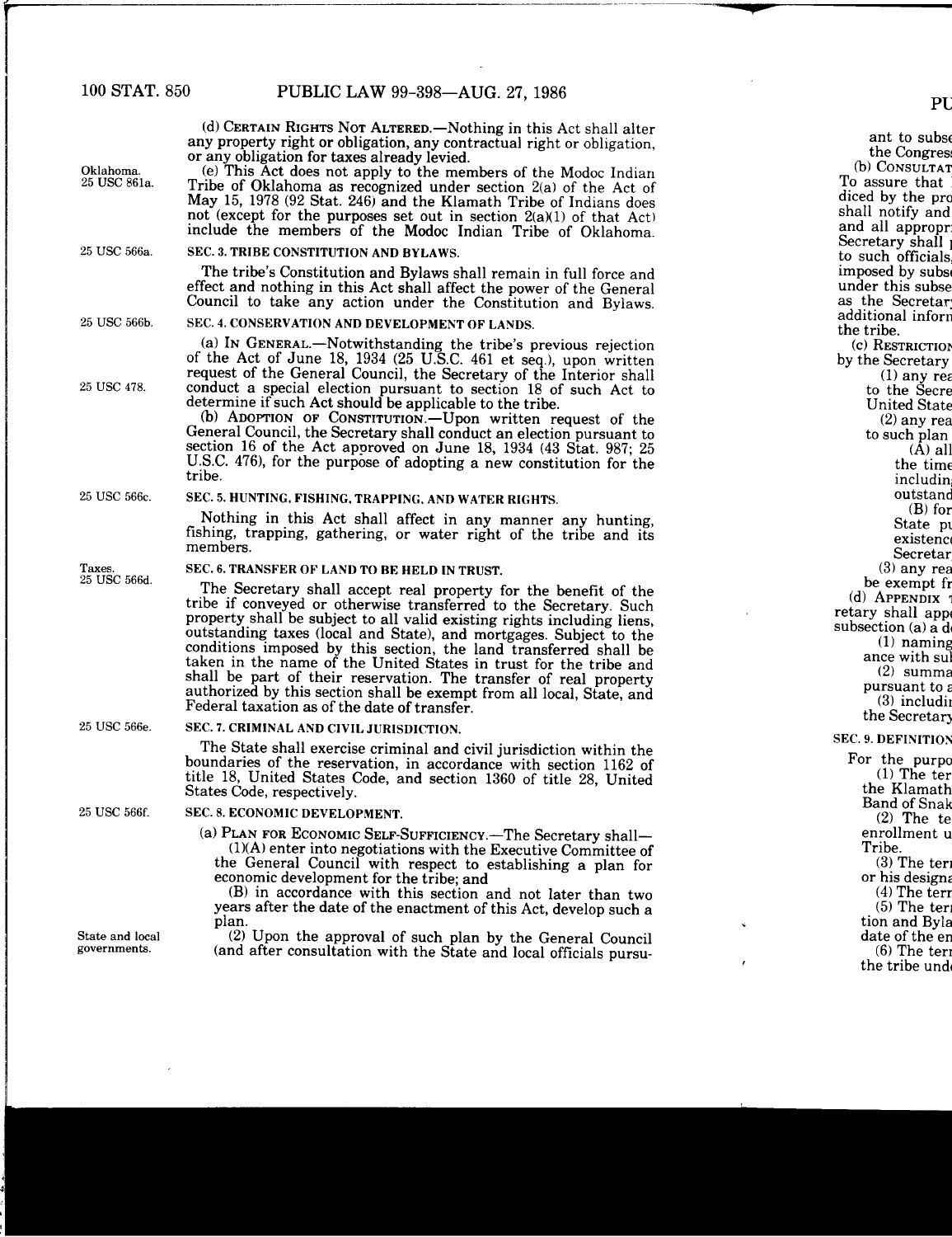ant to subsection (b)), the Secretary shall submit such plan to the Congress.

(b) CONSULTATION WITH STATE AND LOCAL OFFICIALS REQUIRED.-To assure that legitimate State and local interests are not prejudiced by the proposed economic self-sufficiency plan, the Secretary shall notify and consult with the appropriate officials of the State and all appropriate local governmental officials in the State The Secretary shall provide complete information on the proposed plan to such officials, including the restrictions on such proposed plan imposed by subsection (c). During any consultation by the Secretary under this subsection, the Secretary shall provide such information as the Secretary may possess, and shall request comments and additional information on the extent of any State or local service to the tribe.

(c) RESTRICTIONS TO BE CONTAINED IN PLAN.—Any plan developed Real property by the Secretary under subsection (a) shall provide that-

(1) any real property transferred by the tribe or any member to the Secretary shall be taken and held in the name of the United States for the benefit of the tribe;

(2) any real property taken in trust by the Secretary pursuant to such plan shall be subject to-

 $(\hat{A})$  all legal rights and interests in such land existing at the time of the acquisition of such land by the Secretary, including any lien, mortgage, or previously levied and outstanding State or local tax; and Taxes.

(B) foreclosure or sale in accordance with the laws of the State pursuant to the terms of any valid obligation in existence at the time of the acquisition of such land by the Secretary; and

(3) any real property transferred pursuant to such plan shall be exempt from Federal, State, and local taxation of any kind. Taxes.

(d) APPENDIX TO PLAN SUBMITTED TO THE CONGRESS.-The Secretary shall append to the plan submitted to the Congress under subsection (a) a detailed statement-

(1) naming each individual and official consulted in accordance with subsection (b);

(2) summarizing the testimony received by the Secretary pursuant to any such consultation; and

(3) including any written comments or reports submitted to the Secretary by any party named in paragraph (1).

## SEC. 9. DEFINITIONS.

For the purposes of this Act the following definitions apply: (1) The term "tribe" means the Klamath Tribe consisting of

the Klamath and Modoc Tribes of Oregon and the Yahooskin Band of Snake Indians.

(2) The term "member" means those persons eligible for enrollment under the Constitution and Bylaws of the Klamath Tribe.

(3) The term "Secretary" means the Secretary of the Interior or his designated representative.

(4) The term "State" means the State of Oregon.

(5) The term "Constitution and Bylaws" means the Constitution and Bylaws of the Klamath Tribe of Indians in effect on the date of the enactment of this Act.

(6) The term "General Council" means the governing body of the tribe under the Constitution and Bylaws.

25 **USC** 566g.